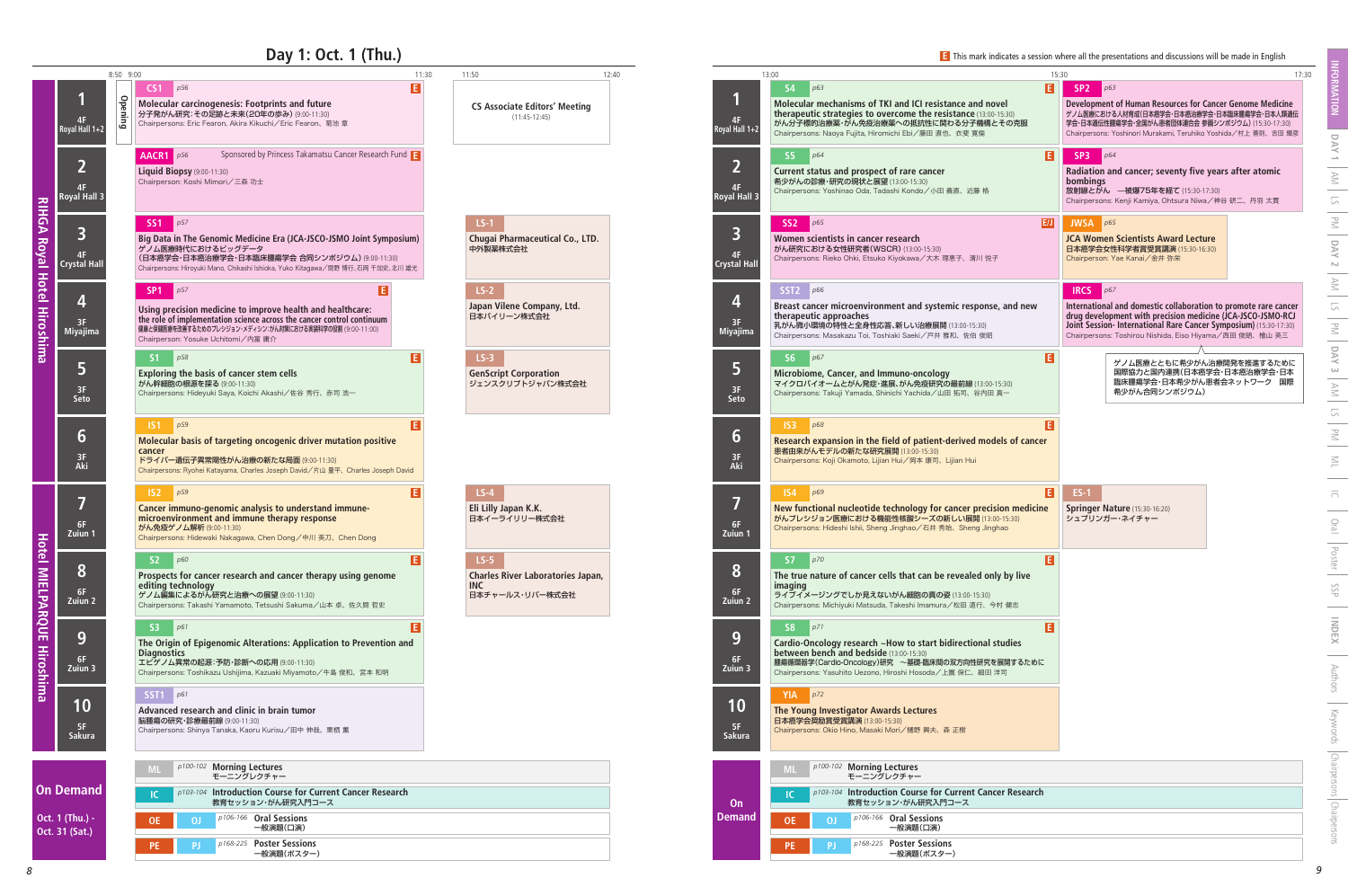## **Day 2: Oct. 2 (Fri.)**

**On Deman** 

**Oct. 1 (Thu.) Oct. 31 (Sat.)**

| 11:30<br>11:50<br>12:40<br>13:00<br>15:30<br>p79<br>PD<br>p79<br>SS <sub>4</sub><br>Interactions of AI and cancer research and precision medicine<br>Cancer research in the Japanese medical systems<br>AIとがん研究·医療との対話 (13:00-15:30)<br>日本の医学・医療システムにおけるがん研究 (15:30-17:30)<br>4F<br>Chairpersons: Yusuke Nakamura, Satoru Miyano/中村 祐輔、宮野 悟<br>Chairpersons: Ryuzo Ueda, Tetsuo Noda/上田 龍三、野田 哲生<br>Royal Hall 1+2<br>$\blacksquare$<br><b>S11</b><br>$LS-14$<br>p80<br>SP4<br>p80<br>$\overline{2}$<br>The era of new types of tobacco: Science and Social<br><b>Scrum/10x Genomics</b><br>Recent progress in anti-cancer therapeutics<br>Impact (JCA-JEA Joint Symposium)(15:30-17:30)<br>株式会社スクラム/10x Genomics<br>進化するがん創薬 (13:00-15:30)<br>4F<br>新型タバコの科学と社会インパクト(日本癌学会・日本疫学会 合同企画)<br>Chairpersons: Hiroaki Suga, Mikihiko Naito/菅裕明、内藤 幹彦<br><b>Royal Hall 3</b><br>Chairpersons: Keitaro Matsuo, Toshikazu Ushijima/松尾 恵太郎、牛島 俊和<br>S12<br>$\blacksquare$<br>$LS-6$<br><b>ISEV</b><br>p82<br>p81<br>3<br>Single cell biology of cancer<br><b>Nippon Becton Dickinson</b><br>JCA-ISEV Special Joint Symposium<br>日本癌学会・国際細胞外小胞学会 特別合同シンポジウム (15:30-17:30)<br>Company, Ltd.<br>がんの一細胞生物学 (13:00-15:30)<br>4F<br>日本ベクトン・ディッキンソン株式会社<br>Chairpersons: Tatsuhiro Shibata, Hiroyuki Aburatani/柴田龍弘、油谷浩幸<br>Chairpersons: Kenneth W. Witwer, Hidetoshi Tahara/<br><b>Crystal Hall</b><br>Kenneth W. Witwer、田原 栄俊<br>E<br>$LS-7$<br><b>S13</b><br>p82<br>SP <sub>5</sub><br>$\vert$ p83<br>4<br>Real world of tumor microenvironment<br><b>FUJIFILM Wako Pure Chemical</b><br>Corporation<br>がん微小環境のリアルワールド (13:00-15:30)<br>若手・融合がもたらすがん研究ブレークスルー (15:30-17:30)<br>3F<br>Chairpersons: Atsushi Ochiai, Kyoko Hida/落合 淳志、樋田 京子<br>富士フイルム和光純薬株式会社<br>Chairpersons: Shunsuke Kon, Satoshi Yamazaki, Nobuyuki Onishi/<br><b>Miyajima</b><br>昆 俊亮、山崎 聡、大西 伸幸 | 17:30<br>評議員会<br>18:00-<br>19:00<br>E<br>Open debate on breakthroughs of cancer research in next decades |
|---------------------------------------------------------------------------------------------------------------------------------------------------------------------------------------------------------------------------------------------------------------------------------------------------------------------------------------------------------------------------------------------------------------------------------------------------------------------------------------------------------------------------------------------------------------------------------------------------------------------------------------------------------------------------------------------------------------------------------------------------------------------------------------------------------------------------------------------------------------------------------------------------------------------------------------------------------------------------------------------------------------------------------------------------------------------------------------------------------------------------------------------------------------------------------------------------------------------------------------------------------------------------------------------------------------------------------------------------------------------------------------------------------------------------------------------------------------------------------------------------------------------------------------------------------------------------------------------------------------------------------------------------------------------------------------------------------------------------------------------------------------------------------------------------------------------------------------------------------|----------------------------------------------------------------------------------------------------------|
|                                                                                                                                                                                                                                                                                                                                                                                                                                                                                                                                                                                                                                                                                                                                                                                                                                                                                                                                                                                                                                                                                                                                                                                                                                                                                                                                                                                                                                                                                                                                                                                                                                                                                                                                                                                                                                                         |                                                                                                          |
|                                                                                                                                                                                                                                                                                                                                                                                                                                                                                                                                                                                                                                                                                                                                                                                                                                                                                                                                                                                                                                                                                                                                                                                                                                                                                                                                                                                                                                                                                                                                                                                                                                                                                                                                                                                                                                                         |                                                                                                          |
|                                                                                                                                                                                                                                                                                                                                                                                                                                                                                                                                                                                                                                                                                                                                                                                                                                                                                                                                                                                                                                                                                                                                                                                                                                                                                                                                                                                                                                                                                                                                                                                                                                                                                                                                                                                                                                                         |                                                                                                          |
|                                                                                                                                                                                                                                                                                                                                                                                                                                                                                                                                                                                                                                                                                                                                                                                                                                                                                                                                                                                                                                                                                                                                                                                                                                                                                                                                                                                                                                                                                                                                                                                                                                                                                                                                                                                                                                                         |                                                                                                          |
| E<br>p83<br>IS7<br>5<br><b>Beyond CD19, now aim at solid cancers?</b><br>CAR-T細胞;固形がんの攻略 (13:00-15:30)<br>3F<br>Chairpersons: Hiroshi Fujiwara, Zonghai Li/藤原弘、Zonghai Li<br><b>Seto</b>                                                                                                                                                                                                                                                                                                                                                                                                                                                                                                                                                                                                                                                                                                                                                                                                                                                                                                                                                                                                                                                                                                                                                                                                                                                                                                                                                                                                                                                                                                                                                                                                                                                                |                                                                                                          |
| 6<br>3F<br>Aki                                                                                                                                                                                                                                                                                                                                                                                                                                                                                                                                                                                                                                                                                                                                                                                                                                                                                                                                                                                                                                                                                                                                                                                                                                                                                                                                                                                                                                                                                                                                                                                                                                                                                                                                                                                                                                          |                                                                                                          |
| E<br>$LS-8$<br>p84<br>IS8<br>7<br><b>TAIHO PHARMACEUTICAL CO.,</b><br>Role of redox-active metals for the prevention and treatment of cancer in the era of precision medicine $(13:00-15:30)$<br>LTD.<br>6F<br>精密医療時代のがん予防・治療におけるレドックスアクティブ・メタルの役割<br>大鵬薬品工業株式会社<br>Zuiun 1<br>Chairpersons: Shinya Toyokuni, Des R Richardson/豊國伸哉、Des R Richardson                                                                                                                                                                                                                                                                                                                                                                                                                                                                                                                                                                                                                                                                                                                                                                                                                                                                                                                                                                                                                                                                                                                                                                                                                                                                                                                                                                                                                                                                                                    |                                                                                                          |
| E<br>p84<br><b>S14</b><br>ŏ<br>Elucidation of cancer etiology and prevention strategies based on<br>mechanisms<br>6F<br>発がんの要因解明とメカニズムを基盤とした予防戦略 (13:00-15:30)<br>Zuiun 2<br>Chairpersons: Dai Nakae, Yukari Totsuka/中江大、戸塚 ゆ加里                                                                                                                                                                                                                                                                                                                                                                                                                                                                                                                                                                                                                                                                                                                                                                                                                                                                                                                                                                                                                                                                                                                                                                                                                                                                                                                                                                                                                                                                                                                                                                                                                         |                                                                                                          |
| $SST4$ $p86$<br>9<br>New Insights into colorectal cancer tumorigenesis and clinical<br>practice<br>6F<br>大腸がんの診断・治療と発がん研究における新しい知見 (13:00-15:30)<br>Zuiun 3<br>Chairpersons: Takao Hinoi, Shinji Tanaka/檜井孝夫、田中信治                                                                                                                                                                                                                                                                                                                                                                                                                                                                                                                                                                                                                                                                                                                                                                                                                                                                                                                                                                                                                                                                                                                                                                                                                                                                                                                                                                                                                                                                                                                                                                                                                                       |                                                                                                          |
| 10<br>5F<br>Sakura                                                                                                                                                                                                                                                                                                                                                                                                                                                                                                                                                                                                                                                                                                                                                                                                                                                                                                                                                                                                                                                                                                                                                                                                                                                                                                                                                                                                                                                                                                                                                                                                                                                                                                                                                                                                                                      |                                                                                                          |
| p100-102 Morning Lectures<br>ML<br>モーニングレクチャー<br>p103-104 Introduction Course for Current Cancer Research<br>教育セッション・がん研究入門コース<br>On<br><b>Demand</b><br>p106-166 Oral Sessions<br><b>OE</b><br>ΟJ<br>一般演題(口演)<br>p168-225 Poster Sessions<br><b>PJ</b><br><b>PE</b>                                                                                                                                                                                                                                                                                                                                                                                                                                                                                                                                                                                                                                                                                                                                                                                                                                                                                                                                                                                                                                                                                                                                                                                                                                                                                                                                                                                                                                                                                                                                                                                    |                                                                                                          |

| Royal Hall 1+2                                 | 9:00<br>p74<br>CS <sub>2</sub><br>Cutting edge of stomach carcinogenesis<br>胃がん発生・進展の先端的理解 (9:00-11:30)<br>Chairpersons: Wataru Yasui, Adam Bass/安井 弥、Adam Bass                                                                                        | 11:30<br>11:50<br>E                                                                  | 12:40<br>4F<br>Royal Hall 1+2                        | 13:00<br>SS4<br>p79<br>Interactions of AI and cancer research and precision medicine<br>AIとがん研究·医療との対話 (13:00-15:30)<br>Chairpersons: Yusuke Nakamura, Satoru Miyano/中村 祐輔、宮野 悟                                                                                     | 15:30<br>17:30<br><b>PD</b><br>p79<br>Cancer research in the Japanese medical systems<br>日本の医学・医療システムにおけるがん研究 (15:30-17:30)<br>Chairpersons: Ryuzo Ueda, Tetsuo Noda/上田 龍三、野田 哲生                                                                    |
|------------------------------------------------|--------------------------------------------------------------------------------------------------------------------------------------------------------------------------------------------------------------------------------------------------------|--------------------------------------------------------------------------------------|------------------------------------------------------|---------------------------------------------------------------------------------------------------------------------------------------------------------------------------------------------------------------------------------------------------------------------|-----------------------------------------------------------------------------------------------------------------------------------------------------------------------------------------------------------------------------------------------------|
| $\overline{2}$<br>Royal Hall                   | Sponsored by Princess Takamatsu Cancer Research Fund<br>AACR2 $p74$<br>Cancer Model System: Organoid (9:00-11:30)<br>Chairperson: Toshiro Sato/佐藤俊朗                                                                                                    | LS-14<br><b>Scrum/10x Genomics</b><br>株式会社スクラム/10x Genomics                          | 4F<br>Royal Hall 3                                   | $S11$ $p80$<br>Recent progress in anti-cancer therapeutics<br>進化するがん創薬 (13:00-15:30)<br>Chairpersons: Hiroaki Suga, Mikihiko Naito/菅裕明、内藤 幹彦                                                                                                                        | $\blacksquare$<br>SP4<br>$\big $ p80<br>The era of new types of tobacco: Science and Social<br>Impact (JCA-JEA Joint Symposium)(15:30-17:30)<br>新型タバコの科学と社会インパクト(日本癌学会・日本疫学会 合同企画)<br>Chairpersons: Keitaro Matsuo, Toshikazu Ushijima/松尾 恵太郎、牛島 俊和 |
| $\overline{\mathbf{3}}$<br><b>Crystal Hall</b> | SS3 p75<br>Cancer immunotherapy -past, present, and future-<br>がん免疫療法の成果・課題と今後の展開 (9:00-11:30)<br>Chairpersons: Hiroyoshi Nishikawa, Yutaka Kawakami/西川博嘉、河上裕                                                                                          | $LS-6$<br><b>Nippon Becton Dickinson</b><br>Company, Ltd.<br>日本ベクトン・ディッキンソン株式会社      | $\overline{\mathbf{3}}$<br>4F<br><b>Crystal Hall</b> | $S12 \quad p81$<br>Single cell biology of cancer<br>がんの一細胞生物学 (13:00-15:30)<br>Chairpersons: Tatsuhiro Shibata, Hiroyuki Aburatani/柴田龍弘、油谷浩幸                                                                                                                        | E<br>F.<br>ISEV $\rho^{82}$<br>JCA-ISEV Special Joint Symposium<br>日本癌学会・国際細胞外小胞学会 特別合同シンポジウム (15:30-17:30)<br>Chairpersons: Kenneth W. Witwer, Hidetoshi Tahara/<br>Kenneth W. Witwer、田原 栄俊                                                        |
| 4<br>3F<br><b>Miyajima</b>                     | <b>S9</b><br>p75<br>New strategies for epidemiologic research in cancer etiology (JCA-JSCE Joint Symposium)<br>がんの原因究明に資する疫学研究における新たな戦略<br>(日本癌学会・日本がん疫学・分子疫学研究会 合同シンポジウム) (9:00-11:30)<br>Chairpersons: Shoichiro Tsugane, Chisato Nagata/津金昌一郎、永田 知里 | $LS-7$<br><b>FUJIFILM Wako Pure Chemical</b><br><b>Corporation</b><br>富士フイルム和光純薬株式会社 | 3F<br>Miyajima                                       | $S13$ $p82$<br>Real world of tumor microenvironment<br>がん微小環境のリアルワールド (13:00-15:30)<br>Chairpersons: Atsushi Ochiai, Kyoko Hida/落合 淳志、樋田 京子                                                                                                                         | E<br>SP <sub>5</sub><br>Open debate on breakthroughs of cancer research in next decades<br>若手・融合がもたらすがん研究ブレークスルー (15:30-17:30)<br>Chairpersons: Shunsuke Kon, Satoshi Yamazaki, Nobuyuki Onishi/<br>昆 俊亮、山崎 聡、大西 伸幸                                 |
| $\overline{5}$<br>3F<br>Seto                   | $\sqrt{155}$ $p76$<br><b>Exosome-based cancer diagnosis and therapeutics</b><br>エクソソームの診断・治療の最前線 (9:00-11:30)<br>Chairpersons: Takahiro Ochiya, Sai-Kiang Lim /落谷 孝広、Sai-Kiang Lim                                                                     |                                                                                      | 57<br>3F<br>Seto                                     | $\sqrt{157}$ $p83$<br>Beyond CD19, now aim at solid cancers?<br>CAR-T細胞;固形がんの攻略 (13:00-15:30)<br>Chairpersons: Hiroshi Fujiwara, Zonghai Li/藤原弘、Zonghai Li                                                                                                          | IE.                                                                                                                                                                                                                                                 |
| 6 <sup>1</sup><br>3F<br>Aki                    |                                                                                                                                                                                                                                                        |                                                                                      | 6<br>3F<br>Aki                                       |                                                                                                                                                                                                                                                                     |                                                                                                                                                                                                                                                     |
| 6F<br>Zuiun 1                                  | $\sqrt{156}$ $p76$<br>Strategy toward development of targeting therapy against cancer<br>stem-like cells<br>がん幹細胞標的治療の実現へ具体的な道筋 (9:00-11:30)<br>Chairpersons: Noriko Gotoh, Suling Liu/後藤 典子、Suling Liu                                                | EI<br>$LS-8$<br>TAIHO PHARMACEUTICAL CO.,<br>LTD.<br>大鵬薬品工業株式会社                      | 6F<br>Zuiun 1                                        | $\frac{158}{158}$ $p84$<br>Role of redox-active metals for the prevention and treatment of<br>cancer in the era of precision medicine (13:00-15:30)<br>精密医療時代のがん予防·治療におけるレドックスアクティブ·メタルの役割<br>Chairpersons: Shinya Toyokuni, Des R Richardson/豊國伸哉、Des R Richardson | E                                                                                                                                                                                                                                                   |
| $\bullet$<br>6F<br>Zuiun 2                     | <b>S10</b> $p^{77}$<br>Impact of mouse models on cancer biology and therapeutics<br>がん研究に不可欠なマウスモデル (9:00-11:30)<br>Chairpersons: Takuro Nakamura, Yasuhiro Yamada/中村 卓郎、山田 泰広                                                                         |                                                                                      | $\bullet$<br>6F<br>Zuiun 2                           | <b>S14</b><br>p84<br>Elucidation of cancer etiology and prevention strategies based on<br>mechanisms<br>発がんの要因解明とメカニズムを基盤とした予防戦略 (13:00-15:30)<br>Chairpersons: Dai Nakae, Yukari Totsuka/中江大、戸塚 ゆ加里                                                                |                                                                                                                                                                                                                                                     |
| 9<br>6F<br>Zuiun 3                             | SST3 $p77$<br>Challenges to conquer lung cancer by understanding multiple aspects<br>of the disease<br>肺がん:多面的な理解により克服をめざす (9:00-11:30)<br>Chairpersons: Takashi Kohno, Noboru Hattori/河野 隆志、服部 登                                                      |                                                                                      | 9<br>6F<br>Zuiun 3                                   | $SST4$ $p86$<br>New Insights into colorectal cancer tumorigenesis and clinical<br>practice<br>大腸がんの診断・治療と発がん研究における新しい知見 (13:00-15:30)<br>Chairpersons: Takao Hinoi, Shinji Tanaka/檜井孝夫、田中信治                                                                         |                                                                                                                                                                                                                                                     |
| 10<br>5F<br>Sakura                             |                                                                                                                                                                                                                                                        |                                                                                      | 10<br>5F<br>Sakura                                   |                                                                                                                                                                                                                                                                     |                                                                                                                                                                                                                                                     |
|                                                | p100-102 Morning Lectures<br>モーニングレクチャー                                                                                                                                                                                                                |                                                                                      |                                                      | p100-102 Morning Lectures<br>モーニングレクチャー                                                                                                                                                                                                                             |                                                                                                                                                                                                                                                     |
| <b>Demand</b>                                  | p103-104 Introduction Course for Current Cancer Research<br>教育セッション・がん研究入門コース                                                                                                                                                                          |                                                                                      | On                                                   | p103-104 Introduction Course for Current Cancer Research<br>教育セッション・がん研究入門コース                                                                                                                                                                                       |                                                                                                                                                                                                                                                     |
| $($ Thu. $)$ -                                 | p106-166 Oral Sessions                                                                                                                                                                                                                                 |                                                                                      | Demand                                               | p106-166 Oral Sessions                                                                                                                                                                                                                                              |                                                                                                                                                                                                                                                     |

**RIHGA Royal Hotel Hiroshima**

**RIHGA Royal Hotel Hiroshima** 

**Hotel MIELPARQUE Hiroshima**

**Hotel MIELPARQUE Hiroshima** 

一般演題(口演)

**Poster Sessions** *p168-225* 一般演題(ポスター)

**PE**

**E** This mark indicates a session where all the presentations and discussions will be made in English

|               | ĖĪ |
|---------------|----|
| t of          |    |
| 割<br>chardson |    |
| ed on         | E  |
| ıl            |    |

| earch |  |  |
|-------|--|--|
|       |  |  |